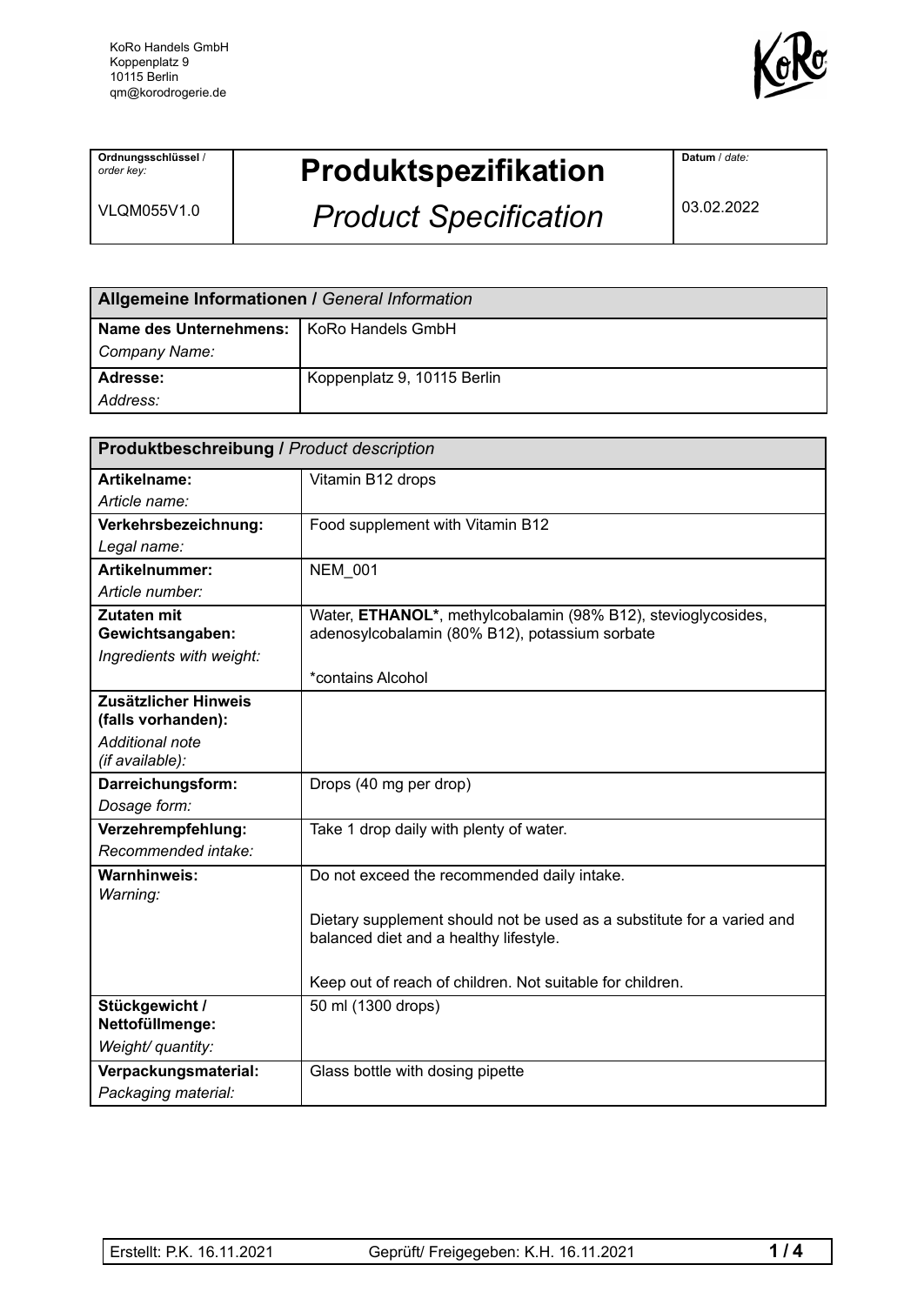

| <b>Produktbeschreibung / Product description</b>               |                                                                                                                                                                                                                                                                                                                                                      |
|----------------------------------------------------------------|------------------------------------------------------------------------------------------------------------------------------------------------------------------------------------------------------------------------------------------------------------------------------------------------------------------------------------------------------|
| <b>Besondere</b><br>Eigenschaften:<br>Special characteristics: | bio /organic (Öko-Kontrollstelle / organic control body:<br>Agriculture: □ EU □ non-EU □ EU/ non-EU<br>$\Box$ fairtrade / fairtrade<br>x vegan / vegan<br>x vegetarisch / vegetarian<br>$\Box$ glutenfrei / glutenfree<br>laktosefrei / lactose-free<br>$\Box$ ohne Zuckerzusatz <sup>1</sup> / without added sugar <sup>1</sup><br>andere / others: |

*<sup>1</sup> kann von Natur aus Zucker enthalten / may contain sugar naturally*

| Sensorische Beschreibung / Sensorical description |                |  |
|---------------------------------------------------|----------------|--|
| <b>Aussehen/Farbe:</b>                            | Characteristic |  |
| Appearance/ Colour:                               |                |  |
| Geschmack:                                        | <b>Typical</b> |  |
| Flavour:                                          |                |  |
| Geruch:                                           | <b>Neutral</b> |  |
| Odour:                                            |                |  |
| Konsistenz:                                       | Liquid         |  |
| Texture:                                          |                |  |

| Charakteristische Inhaltsstoffe pro Tagesdosis / Characteristic ingredients per daily portion: |                         |        |  |
|------------------------------------------------------------------------------------------------|-------------------------|--------|--|
| Inhaltsstoff / ingredient                                                                      | <b>Menge / Quantity</b> | % NRV* |  |
|                                                                                                | $in$ $mg$               |        |  |
| <b>Vitamin B12</b>                                                                             | $0,2$ mg (200 µg)       | 8000%  |  |
|                                                                                                |                         |        |  |
|                                                                                                |                         |        |  |
|                                                                                                |                         |        |  |
|                                                                                                |                         |        |  |

**\* % Nährstoffbezugswerte (NRV), gemäß VO (EU) Nr. 1169/2011**

*\* % Nutrient Reference Values (NRV), according to VO (EU) No. 1169/2011*

**\*\* Keine Nährstoffbezugswerte bekannt**

*\*\* No known Nutrient Reference Values*

| Lagerung und Haltbarkeit / Storage and Shelf Life |                                                      |  |
|---------------------------------------------------|------------------------------------------------------|--|
| Optimale                                          | Store in a cool and dry place, protected from light. |  |
| Lagerungsbedingungen:                             |                                                      |  |
| Storage recommendations:                          |                                                      |  |
| Mindesthaltbarkeit:                               | 24 months                                            |  |
| Expected shelf life:                              |                                                      |  |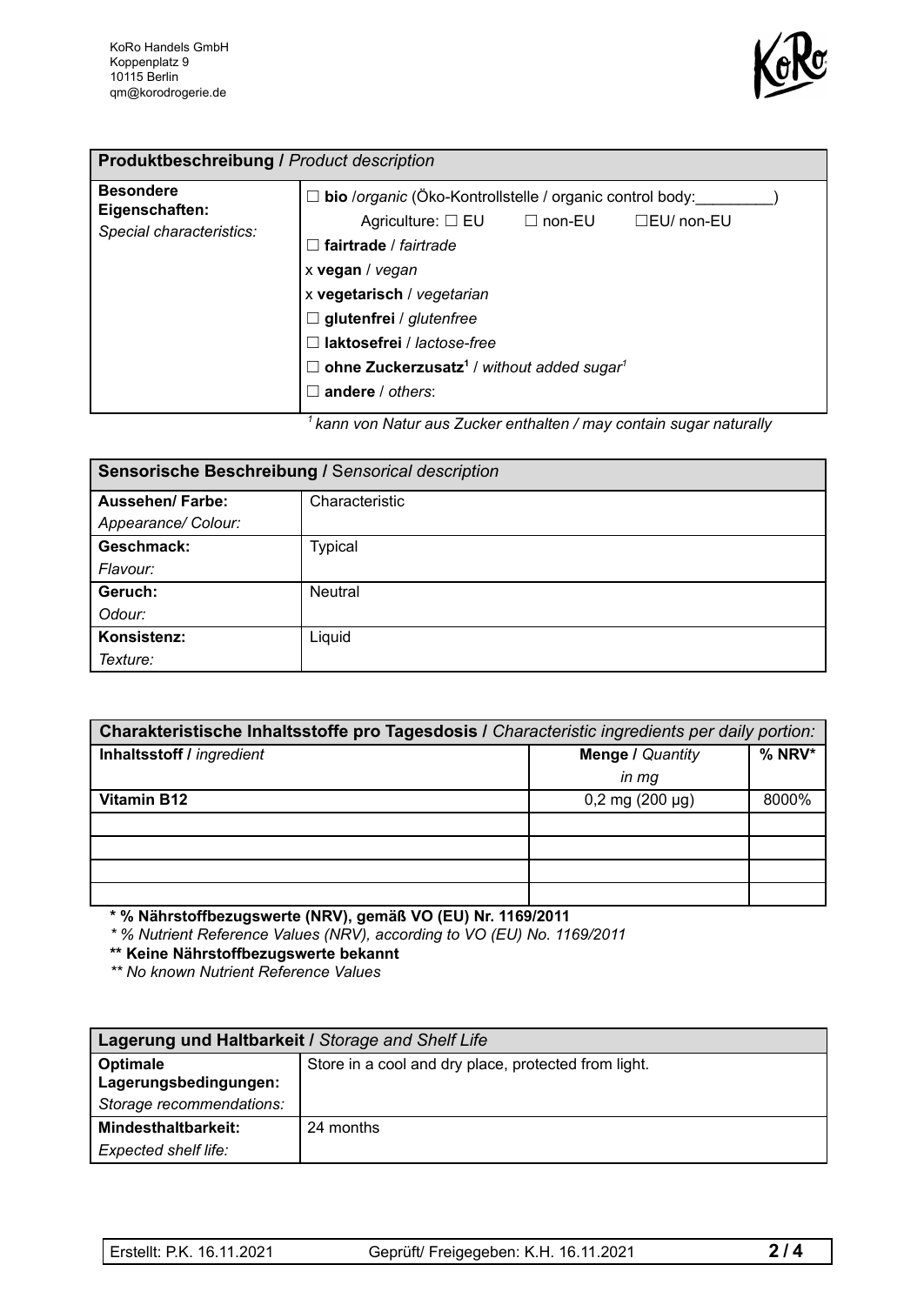

## **Allergenkennzeichnung gemäß LMIV 1169 / 2011 /** *Allergen Declaration according to EU Regulation 1169 / 2011*

**Legende:** *Key*

- **a. Allergen ist in der Rezeptur enthalten /** *Allergen contained in recipe*
- **b. Risiko der Kreuzkontamination ist möglich /** *Possible risk of cross contamination*
- **c. Allergen ist in der Rezeptur nicht enthalten /** *Allergen not contained in recipe*

|                                                                     | a            | $\mathbf b$   | C            |
|---------------------------------------------------------------------|--------------|---------------|--------------|
| Glutenhaltiges Getreide / gluten-containing cereals                 | П            |               | X            |
| Krustentiere / Crustaceans:                                         | П            | $\mathcal{L}$ | X            |
| Ei / Egg                                                            | $\Box$       |               | X            |
| Fisch / Fish                                                        | $\Box$       | - 1           | X            |
| Soja / Soy                                                          | □            |               | X            |
| Milch (Laktose) / Milk (lactose)                                    | П            | П             | X            |
| Erdnüsse / Peanuts                                                  | $\mathsf{L}$ |               | X            |
| Andere Schalenfrüchte <sup>2</sup> / Other edible nuts <sup>2</sup> | $\Box$       |               | X            |
| Sellerie / Celery                                                   | П            | $\mathcal{L}$ | X            |
| <b>Senf / Mustard</b>                                               | $\Box$       |               | X            |
| Sesam / Sesame                                                      | П            |               | X            |
| Schwefeldioxid und Sulphite / Sulphur dioxide                       | П            |               | $\mathsf{x}$ |
| Lupinen / Lupin                                                     |              |               | X            |
| <b>Weichtiere / Molluscs</b>                                        |              |               | X            |

**<sup>2</sup> Mandeln /** *Almonds***, Haselnüsse /** *Hazelnuts***, Walnüsse /** *Walnuts***, Cashewnüsse /** *Cashews***, Pecannüsse,** *Pecans,* **Paranüsse /** *Brazil nuts***, Pistazien /** *Pistachios***, Macadamianüsse /** *Macadamia nuts*